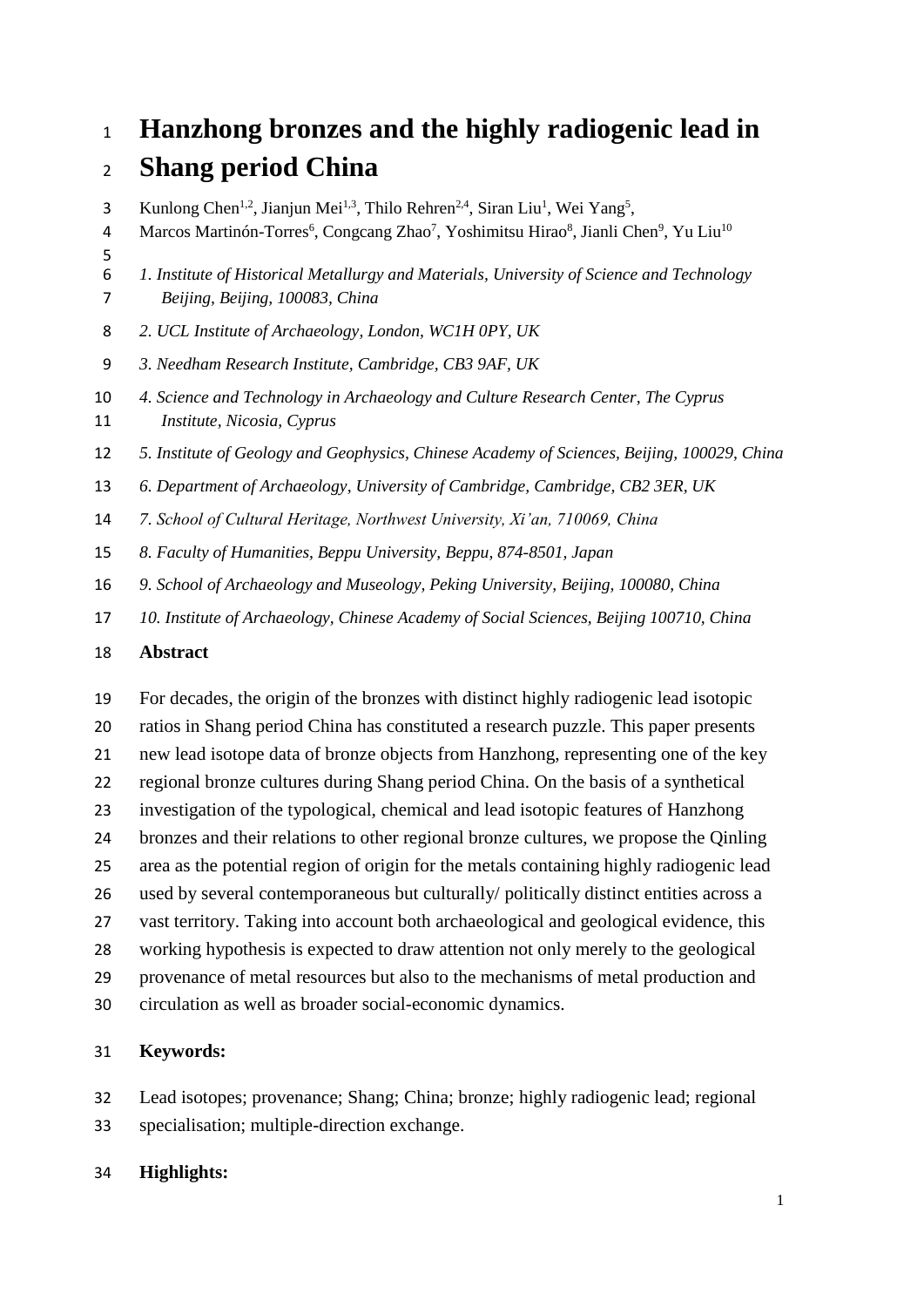- New lead isotope results from a key regional bronze culture of Shang period China.
- The Qinling region is proposed as a source of the mysterious highly radiogenic lead in Shang period bronzes.
- Regional specialisation and a multiple-direction interregional exchange are shown in Bronze Age China
- A new understanding of ancient metallurgy in broader social-economic contexts is offered.

#### **1. Introduction**

The production of splendidly cast bronzes, one of the most prominent features

characterising China's early civilisations (Chang, 1986: 365-7) reached its zenith

during the middle and late Shang period (ca. 1300-1046 BCE). To support the large-

- scale production of ritually important vessels, weapons and other implements, copper,
- tin and lead had to be exploited in ore-rich mountainous regions, remote from the

centres of Shang civilisation, and transported to the Central Plain in the lower reaches

of the Yellow River (Yue and Liu, 2006), the core and metropolitan region of the

Shang polity (Figure 1). The circulation of these key resources and products must

have resulted in complex trans-cultural inter-regional interactions, which in turn

played a significant role in shaping the developmental trajectory of the early states in

Bronze Age China (Liu and Chen, 2012: 369-81).

Seeking to identify the geological origins and supply routes of raw metals and the

circulation patterns of the finished bronzes, chemical and/or isotopic analyses have

therefore been a core topic of archaeometallurgical research in China just as in many

other regions in the world (e.g. Peng, et al., 1999, Jin, 2008, see also Pollard, et al.,

2015, Radivojević, et al., 2018 for most recent reviews on methodology). However,

the distinctive highly radiogenic lead (HRL) isotopic composition of many Shang

period bronzes has puzzled scholars from various disciplinary backgrounds and

become a long-standing issue in Chinese archaeology since it was first identified in

the 1980s. After looking at the data collected by the authors, Ernst Pernicka (2013,

personal communication) even joked that archaeological scientists would have given

up the lead isotope method if they had started with the Shang period bronzes.

Over the last few years, another round of discussion on this question has attracted

interest from a broad academic community (e.g. Sun, et al., 2016, Jin, et al., 2017,

Liu, et al., 2018a, Liu, et al., 2018b). While the mysterious HRL metal and its

- geological origin still sit in the heart of the debate, we begin to see a promising new
- tendency paying more attention to general archaeological contexts and questions (Jin,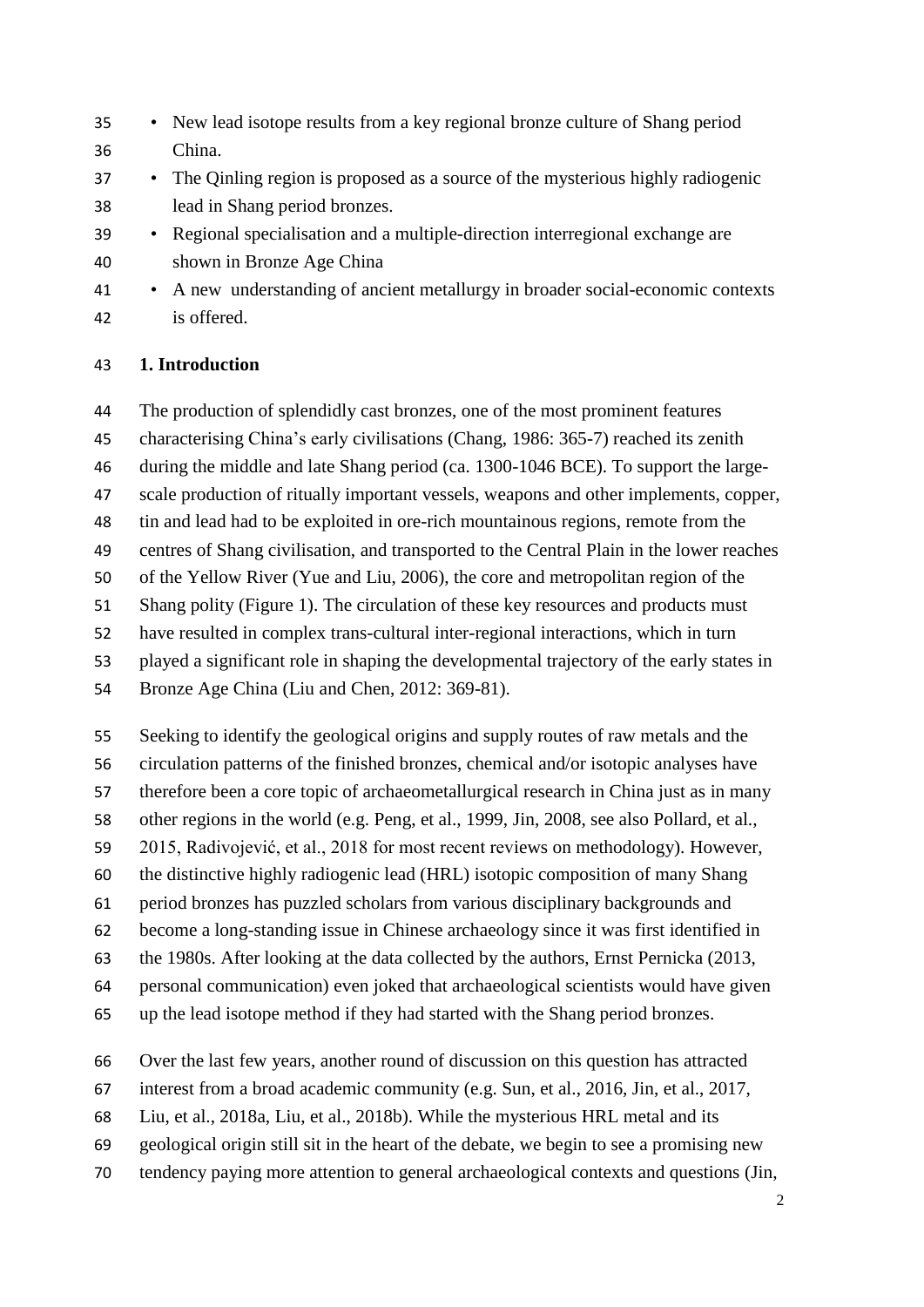et al., 2017, Liu, et al., 2018b). In this paper we report new analytical data, briefly

review previous studies, propose a potential geographic region of origin for the HRL

and discuss the implications of this new model, thus moving towards a new

- understanding of bronze metallurgy and its social-economic context in Bronze Age
- China.

#### **2. The Hanzhong bronzes**

 The Hanzhong basin, situated in southwestern Shaanxi, is located on the upper reaches of the Han River, surrounded by the Qinling mountain range to the north and the Daba-Micang Mountains to the south. The basin has geographic connections reaching southwest to the Chengdu Plain, north to the Wei River valley and south to the Middle Yangtze region, making it an important centre for communication networks between various parts of China (Figure 1). Since the 1950s, dozens of ancient bronze hoards or caches have been found around the confluence of the Han and Xushui Rivers (e.g. Duan, 1963, Tang et al., 1980, Chai et al. 2005), forming the so-called Hanzhong bronze group, also known as the 'Chengyang bronze group', after the two counties of Chenggu and Yangxian in the eastern part of the basin (Zhao, 1996). The total assemblage of Hanzhong bronzes comprises more than 700 objects from 33 caches at 19 different sites. The bigger caches/hoards such as Longtou, Sucun and Machang (Chen et al., 2016: online supplement 1) often contain stylistically mixed but chronologically similar assemblages of bronze artefacts (Zhao, 2006, Sun, 2011). The whole bronze assemblage includes hundreds of weapons and *Yang* discs, dozens of ritual vessels, masks, *Zhang* sceptres, sickle-shaped objects, and a few tools and ornaments (Figure 2) (Cao, 2006, Zhao, 2006). As a group, these bronzes, often found accidentally by farmers, have been assigned to the "Baoshan Culture", which takes its name from the only properly excavated site in the region, contemporary with the Shang culture of the Central Plain (XDWX, 2002: 176-9). Typological studies suggest an approximate date ranging from the Upper Erligang to the late Anyang (Yinxu) periods, spanning from the fourteenth to the eleventh centuries BCE (Cao, 2006, Zhao 2006), although some pieces in the group may be dated to the Western Zhou period (e.g. Li 2007, von Falkenhausen, 2011).

 Previous research has revealed two notable features of the Hanzhong bronzes. On the one hand, the whole assemblage shows remarkable stylistical/typological diversity, comprising various groups of products that are typologically attributable to distinct regions, including the Shang metropolitan areas in the Central Plain (Figure 2: Sub- group A), the Wei River valley in the north of the Qinling Mountains (Figure 2: Sub-group B), and the middle-lower Yangtze River Valley (Figure 2: Sub-group C) (e.g.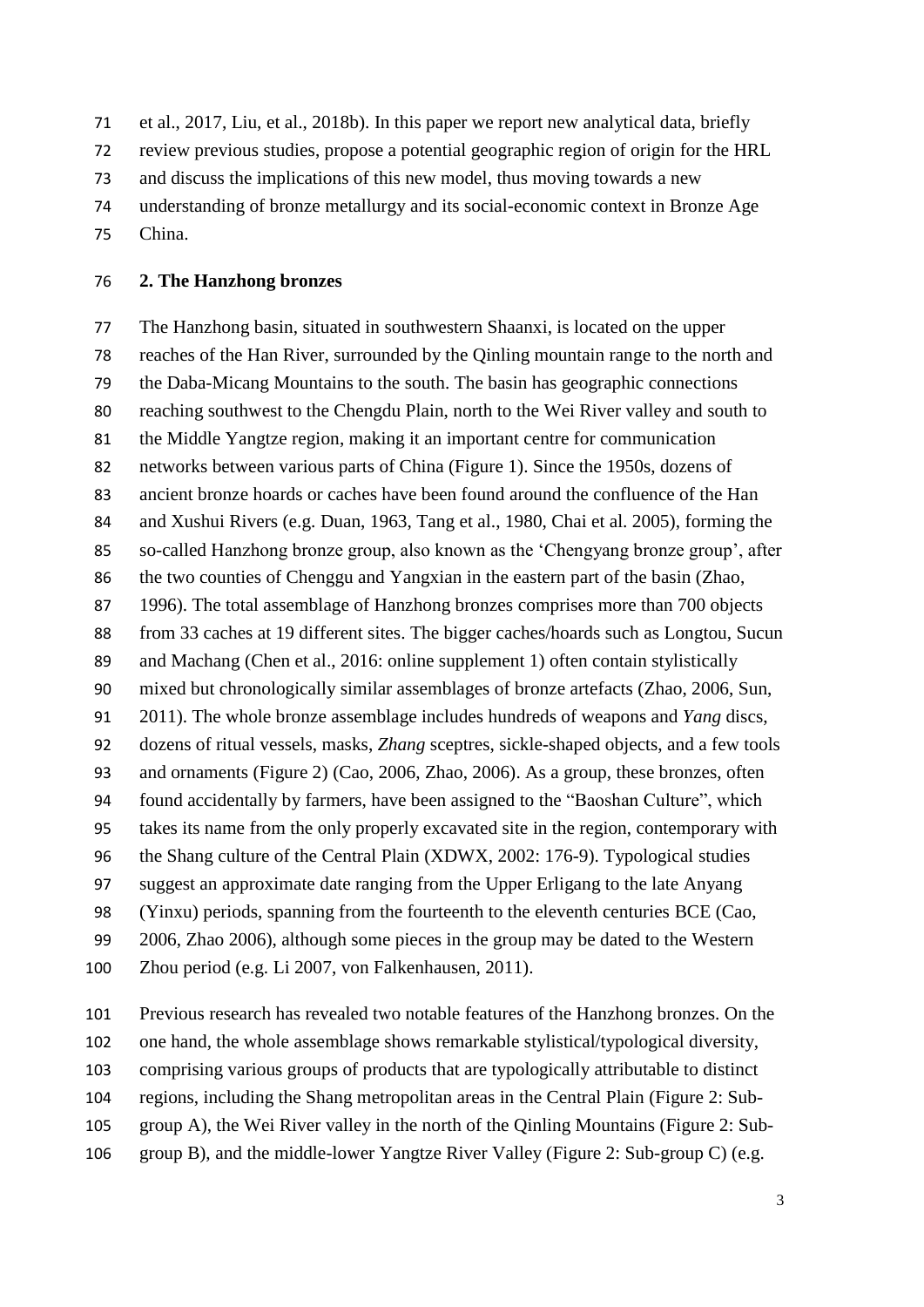- Cao, 2006, Chen, 2010a: 117-23, von Falkenhausen, 2011, Chen, et al., 2016). On the
- other hand, the close correlation among the indigenous archaeological culture,
- stylistically local items (sickle-shaped objects, *Zhang* sceptres and socketed axes,
- Figure 2: Sub-group D) and their characteristic metal compositions (mainly unalloyed
- copper and the "natural alloys" containing arsenic, antimony and nickel), suggests the
- existence of indigenous metalwork in the Hanzhong region during the Shang period
- (Chen, et al., 2009, Chen, 2010a: 104-9, Chen, et al., 2016).
- Jin, et al. (2006) reported lead isotopic results of 31 Hanzhong bronze objects and
- suggested the region as a foothold in the "northern route" through which the Central
- Plain polities contacted those in the Sichuan Basin, which is relevant to the
- exploitation of metallic resources in the regions further southwest, the bordering area
- of Yunnan, Guizhou and Sichuan provinces.

### **3. Materials, methods and analytical results**

- This paper presents new lead isotope data of 84 samples from 72 objects among the
- Hanzhong bronzes. The objects sampled cover a good range of various typologies,
- chronology and aforementioned sub-groups, and therefore are thought to be
- representative of the entire group (Figure 2). The lead isotope composition of our
- samples was analysed utilizing a Thermo Electron Corporation MAT262 Surface
- Ionization Mass Spectrometer (TIMS) at Beppu University in Japan.
- The results are presented in Table S1 in the Supplementary materials as three isotopic
- ratios with Pb as the denominator, together with the methods of sample preparation
- and measurement. The table also shows lead isotope data published by Jin, et al.
- (2006), lead concentrations, and the alloy types following the conventional threshold
- of 2wt% for alloys classification. Detailed results and description of chemical
- compositional analysis can be found in Chen, et al. (2009), Chen (2010a) and Chen, et
- al. (2016: supplementary material S2). In total, lead isotopic data of 115 samples of
- 104 bronze objects from Hanzhong are now available for discussion, with 87 of them
- being complemented with their elemental composition.
- The lead isotope compositions of the Hanzhong bronzes span a broad range, from
- 136 17.531 to 23.853 for <sup>206</sup>Pb/<sup>204</sup>Pb, 15.452 to 16.507 for <sup>207</sup>Pb/<sup>204</sup>Pb and 38.104 to
- 44.681 for  $\frac{208}{\text{Pb}}\frac{204}{\text{Pb}}$ . Among them, more than three quarters of the samples (88 of
- 138 115) are highly radiogenic, defined here as  $^{206}Pb^{204}Pb > 20$  and  $^{208}Pb^{204}Pb > 40$  (Jin,
- 2008: 292-302, Liu, et al., 2018b). Though there is concern that possible
- contamination from the burial environment may alter the lead isotope composition of
- the patina from base metal with low lead content (e.g. Snoek, et al., 1999, Gale and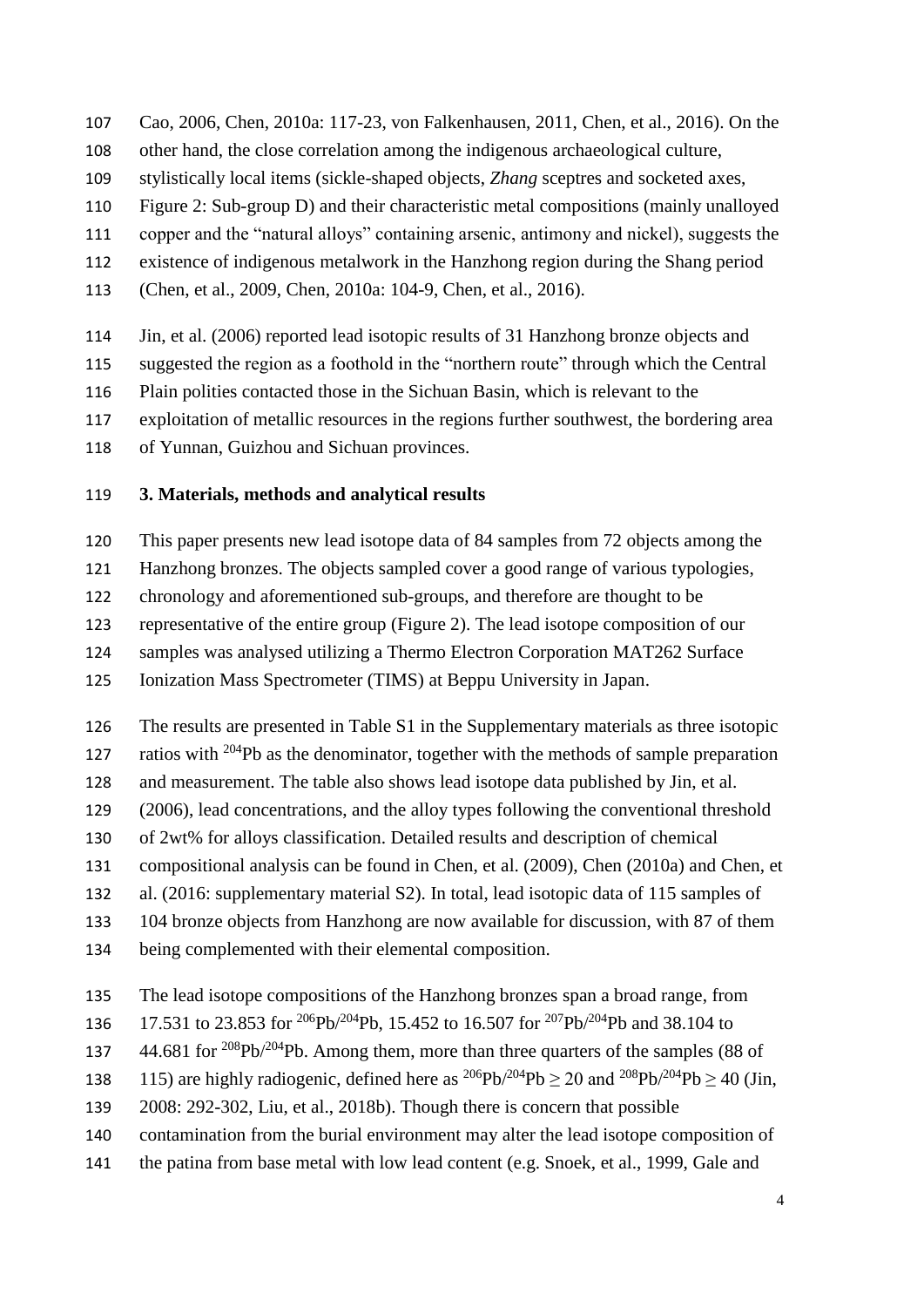Stos-Gale, 2000), the non-clustered distribution of the lead isotope ratios and the good agreement with published data suggest lead contamination from the burial environment was negligible. Therefore, the results are considered robust and taken to represent the base metal of the objects.

 Lead concentration is a major concern when applying lead isotope analysis for the provenance of copper-based metals in antiquity (Gale and Stos-Gale, 1982). While the contribution of lead from tin and its influence on the lead isotope composition are generally negligible (Gale and Stos-Gale, 2000, Molofsky, 2009), it is crucial to ascertain whether the measured isotopes from one specific object are derived from traces of lead within the copper, or from the lead added during the alloying process (Gale and Stos-Gale, 1982, Pollard and Bray, 2015). The issue appears even more significant in Bronze Age China, given the prevalence of leaded tin bronze (taken 154 here as  $Pb \ge 2$  wt%) among hundreds of chemically analysed objects. Although it is complicated to decide how much lead in copper-based alloys can signify deliberate addition of lead, several scholars have tentatively suggested that a concentration of 1 wt% Pb is sufficient to indicate addition of lead, and for the isotope signature being dominated by the lead source ( Zhu and Chang, 2002, Jin, 2008: 41, Liu, et al., 2018b).

 Figure 3:a plots a lead isotope ratio against inverse lead chemical concentration as recently proposed by Pollard and Bray (2015). Theoretically, the mixing lines of two components would become linear in the chart and can be used to illustrate the controlling component (copper or lead in this case) of the isotope data. We also plot the data with two isotope ratios grouped by different lead contents for comparison 165 (Figure 3:b). There is no clear linear correlation between  $1/Pb(1000 ppm^{-1})$  and the 166 lead isotope ratio ( $^{206}Pb/^{204}Pb$ ) (Figure 3:a), as many of the plots are horizontally 167 squeezed in a very narrow area around  $1/Pb \approx 0$  due to their relatively high lead contents but vertically scattered over a broad range of lead isotope values. Figure 3:b is also characterised by the substantial overlap of the isotope ratios despite their various lead concentrations. These patterns, revealed by both isotopic and elemental compositions, suggest that the copper (indicated by the low lead samples) and lead (as shown by the high lead ones) used to cast most of the Hanzhong bronzes have similar HRL isotope signature, although it is interesting to see that a considerable number of 174 lead-rich samples (Pb  $\geq$  2%) seem to be more radiogenic than the rest (<sup>206</sup>Pb/<sup>204</sup>Pb > 23).

 As mentioned before, typological diagnosis and chemical analyses have differentiated four sub-groups among the assemblage of Hanzhong bronzes, implying their diverse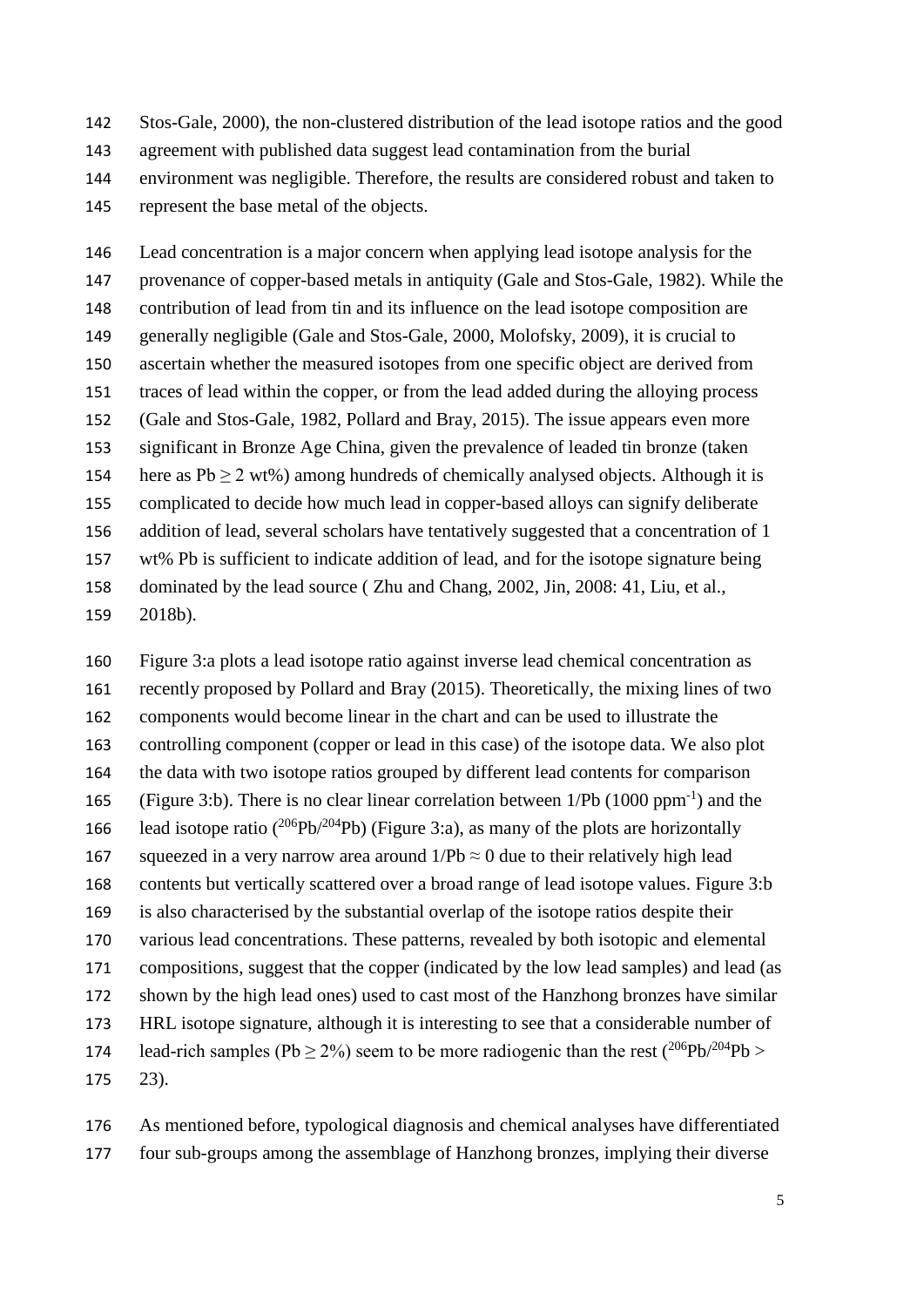origins from distinct regional bronze cultures (e.g. von Falkenhausen, 2011, Chen, et al., 2016). When the data are classified by these sub-groups and plotted in Figure 4, it is surprising to see that lead isotopic composition of samples from different sub- groups again substantially overlap with each other and are hardly distinguishable. That is to say, even though objects assigned to distinct sub-groups were most likely fabricated in various regions and cultural/political contexts, the raw metals used (copper and/or lead), especially the ones that have HRL isotope composition, seem to have originated from a common source. This observation is very significant for our understanding of metal material sources and their circulation networks.

#### **4. Discussion**

#### *4.1 The highly radiogenic lead metal in Shang period bronzes*

 Since the pioneering work of Jin Zhengyao in the early 1980s (Jin, 2004), for decades the provenance of the metals for the HRL Shang bronzes has puzzled researchers from various disciplines. More than 60% of the analysed Shang period bronzes (n>800) were found to have distinctive highly radiogenic lead isotopic compositions, 206Pb/<sup>204</sup>Pb  $\geq$  20 and <sup>208</sup>Pb/<sup>204</sup>Pb  $\geq$  40, which distinguish them from most known lead deposits and bronze artefacts worldwide ( Zhu and Chang, 2002, Jin, 2008, Sun, et al., 2016, Liu, et al., 2018b). Their occurrence is geographically widespread in a vast area 196 of several million  $km^2$  in China and involves most of the major Shang period regional cultures (Figure 1). The HRL bronzes identified in different regions are hardly

differentiated from each other by their lead isotope ratios (Figure 5), despite their

remarkable typological/cultural varieties (e.g. Bagley, 1999).

Another interesting point is that the chemical compositions of HRL bronzes cover

various copper alloys with distinct lead concentrations. On the one hand, as most of

202 the HRL bronzes contain a significant amount of lead ( $> 2$  wt%) that dominates lead

isotope ratios of the measured objects, the source should be plumbiferous. On the

other hand, some artefacts with low lead contents (< 1 wt%) and malachite samples

from various sites also show similar lead isotope ratios (Jin, 2008: 39-43), suggesting

that the HRL in the alloy could have derived from copper ore as well. The same

uncorrelated patterns between lead concentration and isotope ratios have been

observed from our results of Hanzhong bronzes as indicated in Figure 3.

It is also important to note that the wide appearance of HRL bronzes is

chronologically limited to approximately 300 years between the Upper Erligang

(early-middle Shang period) and the Yinxu Phase III (ca. 1450-1150 BCE) (Figure 6,

Figure 7). Despite forming the majority of Shang period objects, HRL bronzes are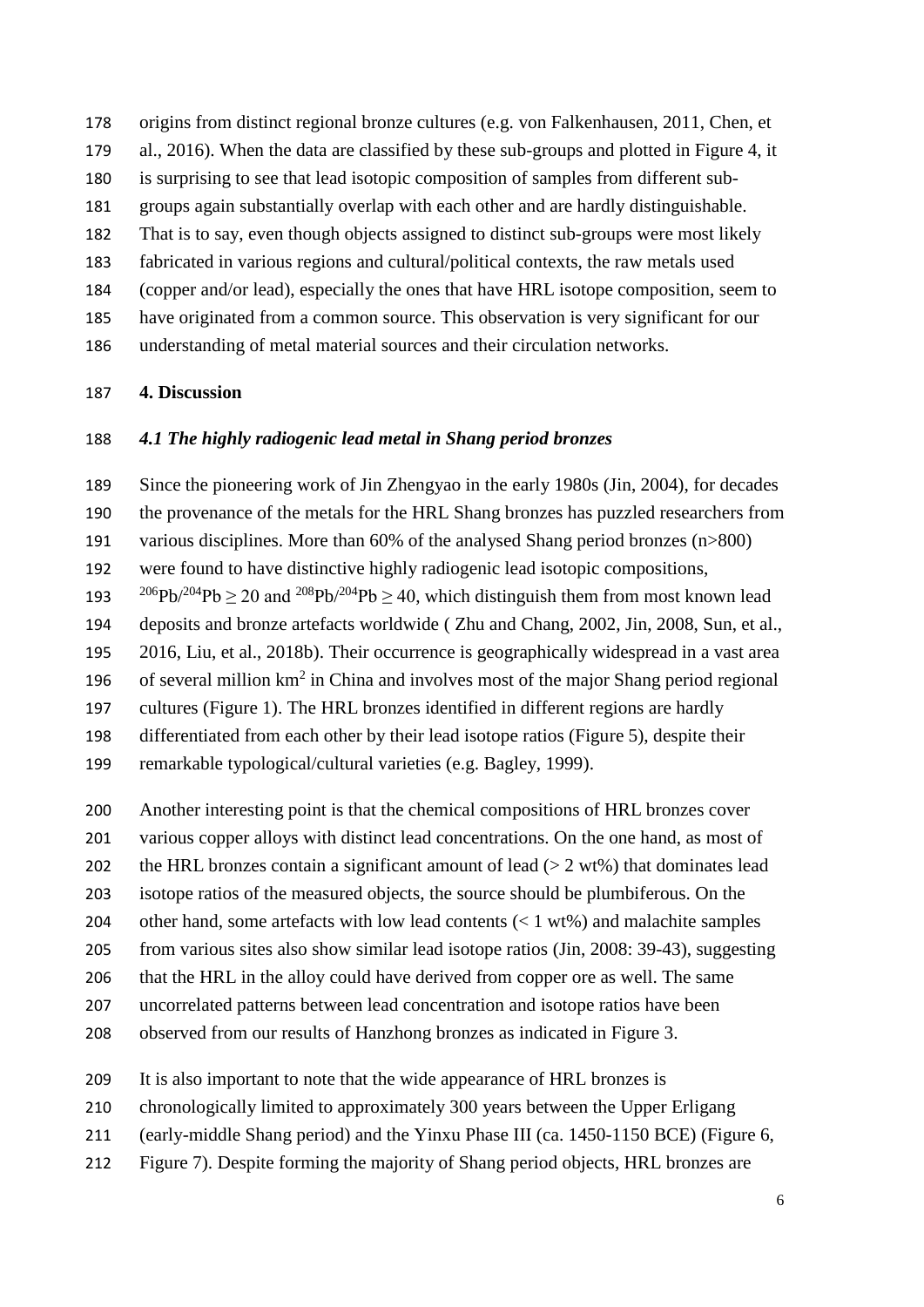hardly found among bronzes from the pre-Shang Erlitou and the later Zhou periods (Jin, 2008). HRL bronze first appears in early Shang cities at Zhengzhou and Yanshi in Henan ( Peng, et al., 1999, Jin, 2008, Tian, 2013), Yuanqu in Shanxi (Cui, et al., 2012) and Panlongcheng in the Middle Yangtze River (Peng, et al., 1999), and is subsequently identified in almost every major bronze group dating to the middle-late Shang period, such as Anyang (Yinxu) in Henan (Jin, 2008), northern Shanxi and Shaanxi (Cao, 2014, Liu, 2015), Sanxingdui in Sichuan (Jin, et al., 1995) and Xin'gan Dayangzhou in Jiangxi (Jin, et al., 1994). A significant proportion (~60%) of the collections of Shang bronzes in the Arthur M. Sackler Museum in Washington D.C. and the Sen-oku Hakuko Kan in Kyoto also have this distinctive isotopic signature

- (Barnes, et al., 1987, Hirao, et al., 1998). Towards the end of the Shang period, HRL
- bronze rather quickly disappeared except for the continued presence at the site of
- Jinsha in Sichuan for around another one (?) hundred years (Jin, et al., 2004).

In our view, two important observations can be derived from previous research.

Firstly, the fact that the HRL bronzes are relatively tightly circumscribed

chronologically but widespread geographically indicates that it is most likely that a

single source region had provided the HRL metal for many distinct regional bronze

cultures in China during the Shang Period (e.g. Jin, et al., 2017, Liu, et al., 2018b).

Secondly, the various lead concentrations of HRL bronzes, from lead-free unalloyed

copper to alloys containing dozens percent of lead, suggest the source would have

 supplied both copper and lead during its exploitation (e.g. Jin, 2008: 33-47, Tian, 2013, Liu, et al., 2018b).

 Theoretically, it is possible that more than one source of HRL was exploited during the Shang period China, as recently proposed by Liu, et al. (2018a). However, according to the lead isotope data for lead and copper ores from China (Jin, et al., Figure 3), radiogenic lead is rather rare and only several mineral deposits including the ones in north-east Yunnan, Qinling and Zhongtiao Mountains are reported to yield metalliferous ores with lead isotopic values as high as Shang bronzes. Considering the rather 'sharp' chronological beginning and end of use of HRL in such a vast geographically and culturally diverse territory, current evidence tends to be more consistent with the asumption of a single source or source region. With more sources, each potentially with their own geological, political and economic constraints, we might expect more variability in terms of the chronology. Liu, et al. (2018a) note that HRL signatures are found in some pigments and glass after the Shang period (but so far not in metal objects) and use this as key evidence to argue for multiple sources of HRL for the Shang bronzes. However, there are obvious risks when assuming that the parameters affecting the supply of non-metals in the post-Shang period can be so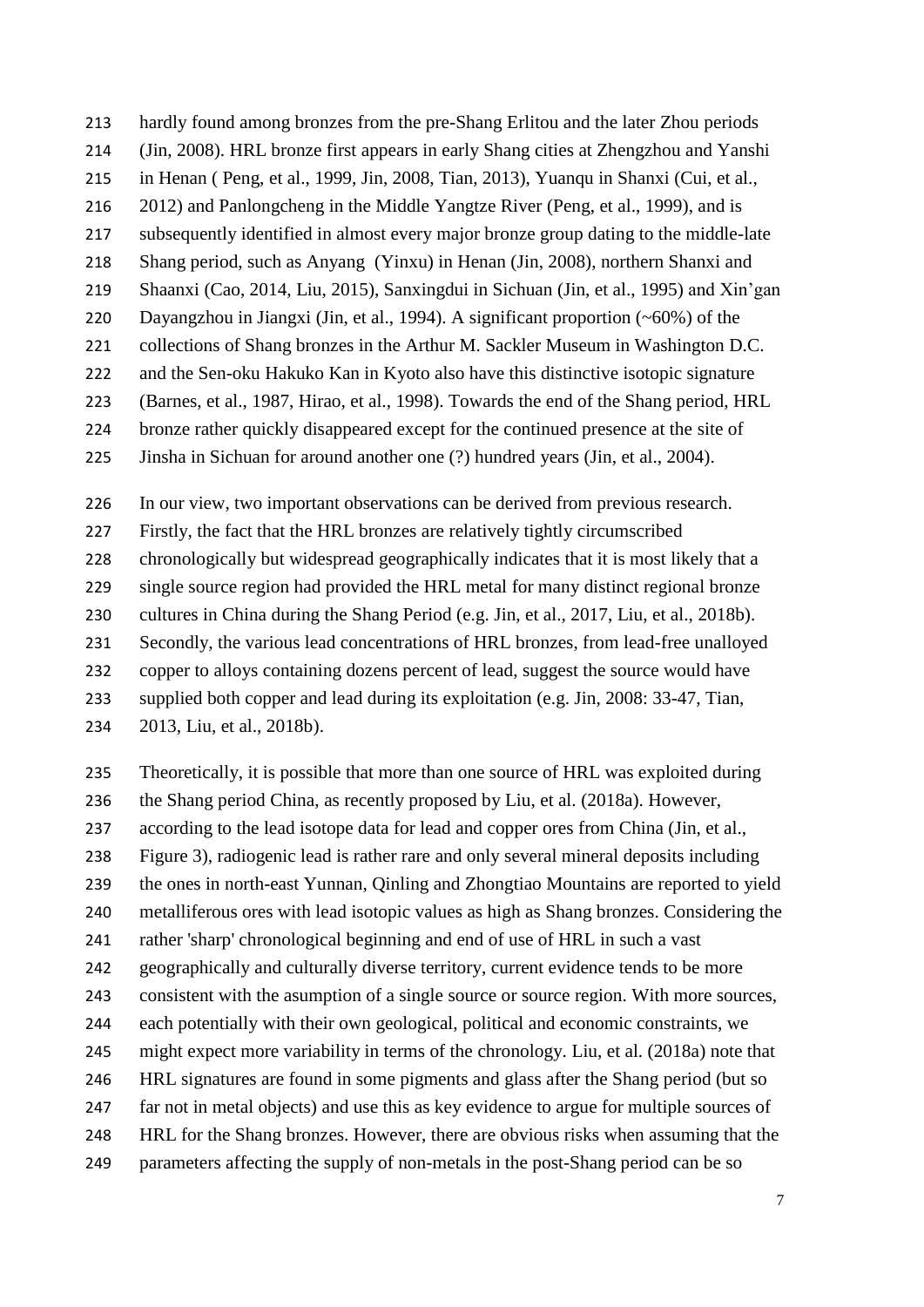easily applied to Shang-period metals. Thus, on balance, we favour the hypothesis of a single source.

 Talking about the geographic location of this source, however, becomes difficult and controversial. Jin Zhengyao first proposed that the raw materials for casting HRL bronzes in Yinxu came from Yunnan and developed the hypothesis of the "southwest origin" of HRL metal in the following series of papers on the materials from Zhenghzou (Erligang), Sanxingdui and Xin'gan Dayangzhou (e.g. Jin, 2008, Tian, 2013, Jin, et al., 2017). Although the suggestion has been supported by geologists (Zhu and Chang, 2002), the lack of archaeological evidence for contacts between Yunnan and central China during the Shang period has raised serious questions from archaeologists. Considering the geographic intermediate position of the Qinling Mountains, Saito, et al. (2002) suggested the region as another possible source of HRL but provided no isotopic and archaeological evidence. A number of other regions including Jiangxi, Hunan (Peng, et al., 1999, Zhu and Chang, 2002), the minor Qinling area in Henan, Qingchenzi in Liaoning (Zhu and Chang, 2002) and even Africa (Sun, et al., 2016) have been proposed by other scholars, but none of them is so far conclusive and sometimes conflicts with the archaeological evidence and existing analytical results (see also Chen, 2010b, Jin, et al., 2017, Liu, et al., 2018b for detailed review). The geological source of the HRL Shang bronzes has therefore remained unknown.

#### *4.2 The implications of the new data from Hanzhong*

 The lead isotope analysis, together with the systematic typological and technological research presented in this paper throws new light on the discussion of HRL bronzes of Shang period China. As shown in Figure 5, the results of our analysis are consistent with previous studies and the lead isotope ratios of Hanzhong bronzes are hardly differentiable from other major Shang period bronze groups. More importantly, a substantial part of the typologically and chemically distinctive objects such as sickle- shaped objects and *Zhang* sceptres (Sub-group D in Figure 2) are found to be made of HRL metal as well (mostly unalloyed copper, Figure 3, Figure 4). Since it is widely accepted that these objects are characteristic products of the Hanzhong community (e.g. Cao, 2006, Zhao, 2006, Chen, et al., 2009, von Falkenhausen, 2011, Chen, et al., 2016), a tight interrelationship between Hanzhong's local metallurgical industry and the HRL source is therefore upheld by both archaeological, technological and isotopic evidence. It is interesting to see that all of the four samples from the repairing patches of different vessels (No. HZ029, 102, 105, 116) also have HRL composition, even though one sample from the main (repaired) body (HZ104) has common lead (see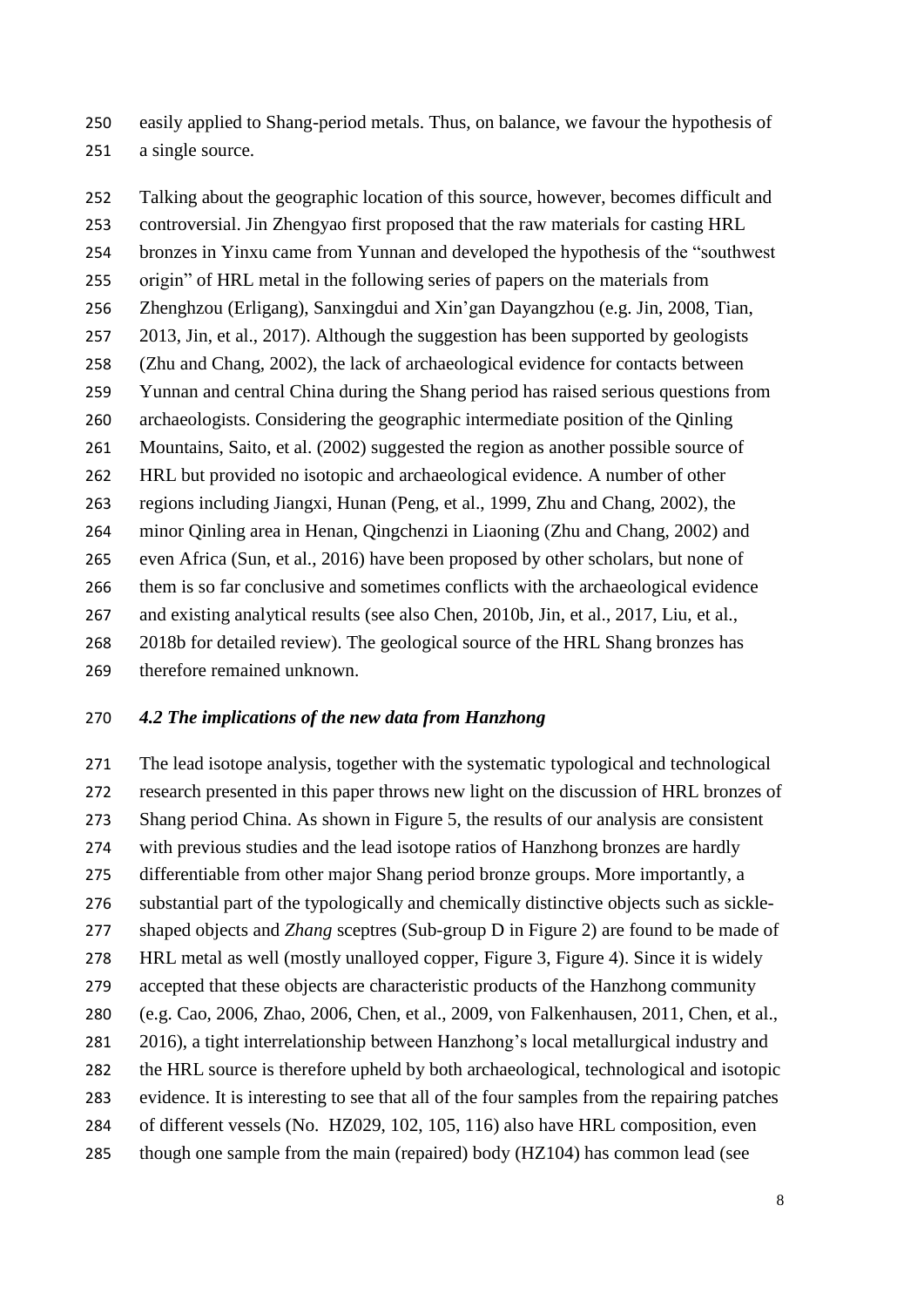Supplementary Table S1). These repair patches are most likely to have been added to the vessels when they were used in Hanzhong (Chen, 2010a: 97-99) and would further testify the HRL signature of local metalwork.

 The Qinling area, where the Hanzhong Basin is located, is a well-known metallogenic region of multimetallic ore deposit clusters (e.g. Qi and Hou, 2005, Ren, et al., 2007). The Mujiazhuang copper deposit in the Zhashan area of the south Qinling Orogenic Belt, about 200 km to the northeast of Hanzhong, had been identified to have highly radiogenic lead isotopic compositions (see Supplementary Table S2 for detailed analytical results) (Zhu, et al., 2006). To the south of the basin, the Pb-Zn deposit in Mayuan has been classified as Mississippi Valley Type (MVT), which tends to have more radiogenic and varied lead isotope signatures (Liu, et al., 2015), even though the published data for this deposit were not highly radiogenic.

 The rich mineral resources in the region have long been noticed and used by the ancient communities there. Several ancient mining pits for turquoise and hundreds of hammer stones have recently been discovered in the area centred at the conjunction of the Xiyu and Luo Rivers in Luonan County (Li, et al., 2016). Pottery sherds found in the mining pits were assigned to archaeological cultures ranging from the Neolithic to the Late Bronze Age, consistent with the absolute date of 2030-500 BCE obtained from eight radiocarbon dates (samples of bone and charcoal, four of each) (Xian, 2016: 76-80). It is suggested that the Luonan region is a potential source of the turquoise industry at Erlitou, the key site of the Early Bronze Age in the Central Plain (Xian, et al., 2018). This research provides crucial evidence for the early exploration and exploitation of mineral resources in the Qinling region, even though ancient copper/lead mining and smelting sites in this area are yet to be identified.

It is also important to point out that the date of Hanzhong bronzes, and the Baoshan

archaeological culture to which they have been assigned, span from the Upper

Erligang to the Yinxu Phase III (Cao, 2006, Zhao, 2006), which is virtually

synchronous with the period when HRL bronzes were widespread (see Figure 7). The

Jinsha site, which has yielded the only later HRL bronze group dated to early Western

Zhou (Jin, et al., 2004), is located in the Sichuan Plain, hence not very far from

Hanzhang and showing a close relationship with the Baoshan culture (XDWX, 2002).

Based on the aforementioned observations, here we propose the Qinling area as a

potential target area to locate the geological and geographical origin of the Shang

period HRL bronzes. According to this proposal, polymetallic resources (copper and

lead) exploited by the local communities in Hanzhong would have supplied the raw

metals for many bronze industries in different regions during the Shang period in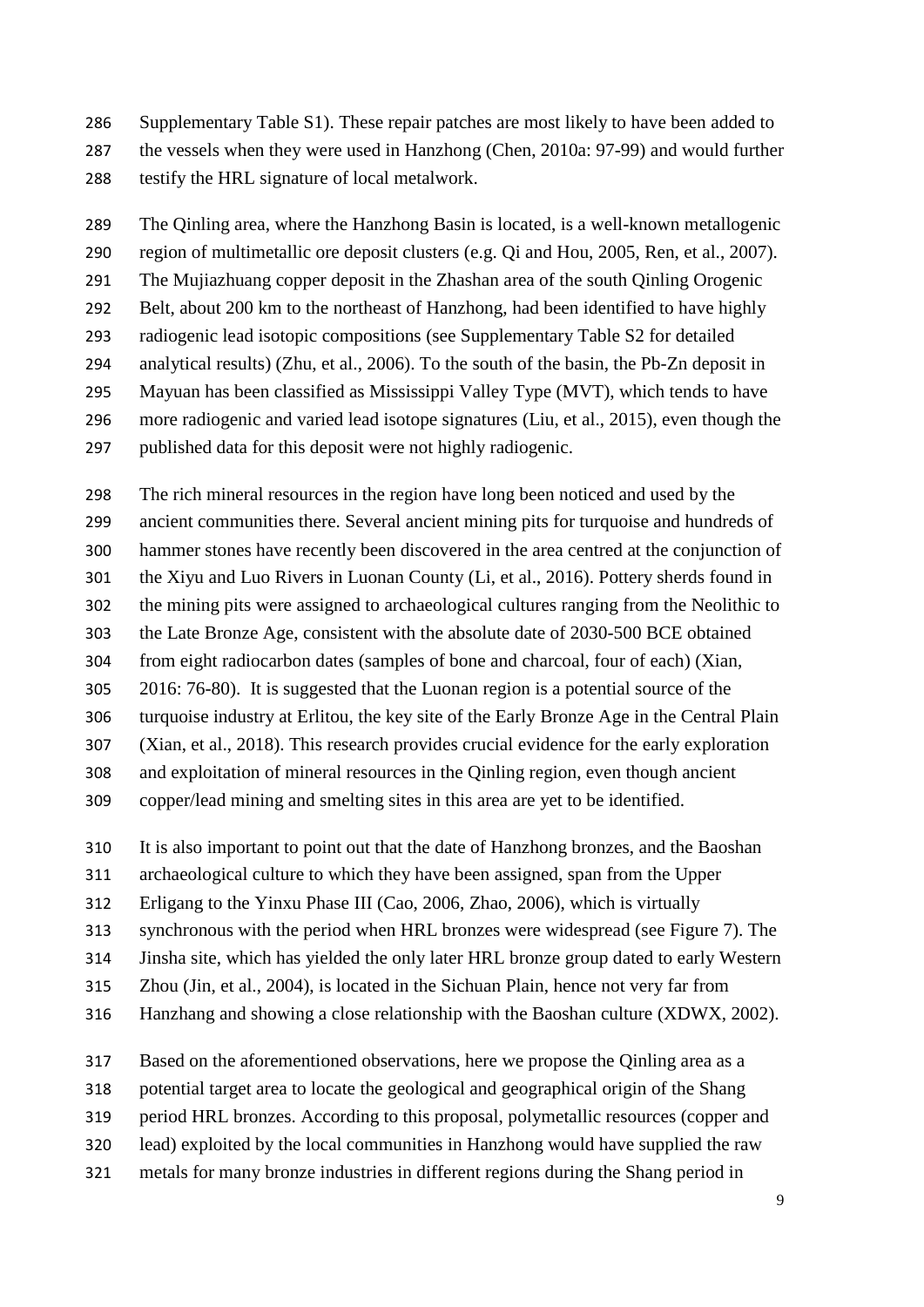China, as indicated by their shared and highly characteristic lead isotope signature and

the archaeologically evidenced trans-cultural correlations (e.g. von Falkenhausen,

- 2011, Chen, et al., 2016). The implications of this new hypothesis are briefly outlined
- below.

#### *4.3 Social-economic landscape in Shang period China: a metallurgical perspective*

 The early Shang period, when the HRL bronzes first came into use, witnessed the widespread adoption of bronze metallurgy in China, especially south-eastward (Bagley, 1999, Wang, 2014). The increasing expansion of production scale in the Shang metropolitan areas would have undoubtedly increased demand for raw materials such as metals, which subsequently facilitated the interregional connections and established routes of exchange between the ore-rich mountainous areas and the regional centres where the raw metals were accumulated and worked into artefacts. It has been pronounced repeatedly by specialists in Bronze Age China archaeology that acquisition of metals for the elites would has been an essential motive for the well- formulated "Erligang Expansion" during the early Shang period (e.g. Bagley, 1999, Wang, 2014, Liu and Chen, 2003: 131-45).

 Demonstrated as a crucial nodal point of the exchange network since the Erligang period, the local communities of Hanzhong would have been stimulated by the external influence and reacted to it by taking advantage of the natural landscapes and resources (Chen, et al., 2016). As von Falkenhausen (2011: 435) has insightfully pointed out, "whatever bronze manufacturing went on in the upper Han River Basin should be viewed in conjunction with the exploitation of the copper-ore resources of the Qinling Mountains". Considering the ore-rich geology and ample fuel supplies from the mountainous area, and the relatively underdeveloped state of agriculture as evidenced by the finds from the Baoshan site (XDWX, 2002: 180), it would have been a rational choice for this region to specialise in the primary production of metals (mining and smelting) and to exchange their metals with cultures in other regions which excelled at other productive activities. This kind of dynamics of interaction has been considered to have occurred regularly in Bronze Age China, as illustrated by the production and exchange of salt (von Falkenhausen, 2006, Liu and Chen, 2012: 273- 90). The intermediate geographic position of the Qingling Mountains and navigable water routes along the Han River would have been crucial in promoting the proposed exchange.

 During the Yinxu period, the Hanzhong region continuously participated in a trans- cultural interaction network connecting many regions. While the control of the Shang state seemed to retreat to Anyang and surrounding areas (Li, 1990), reginal bronze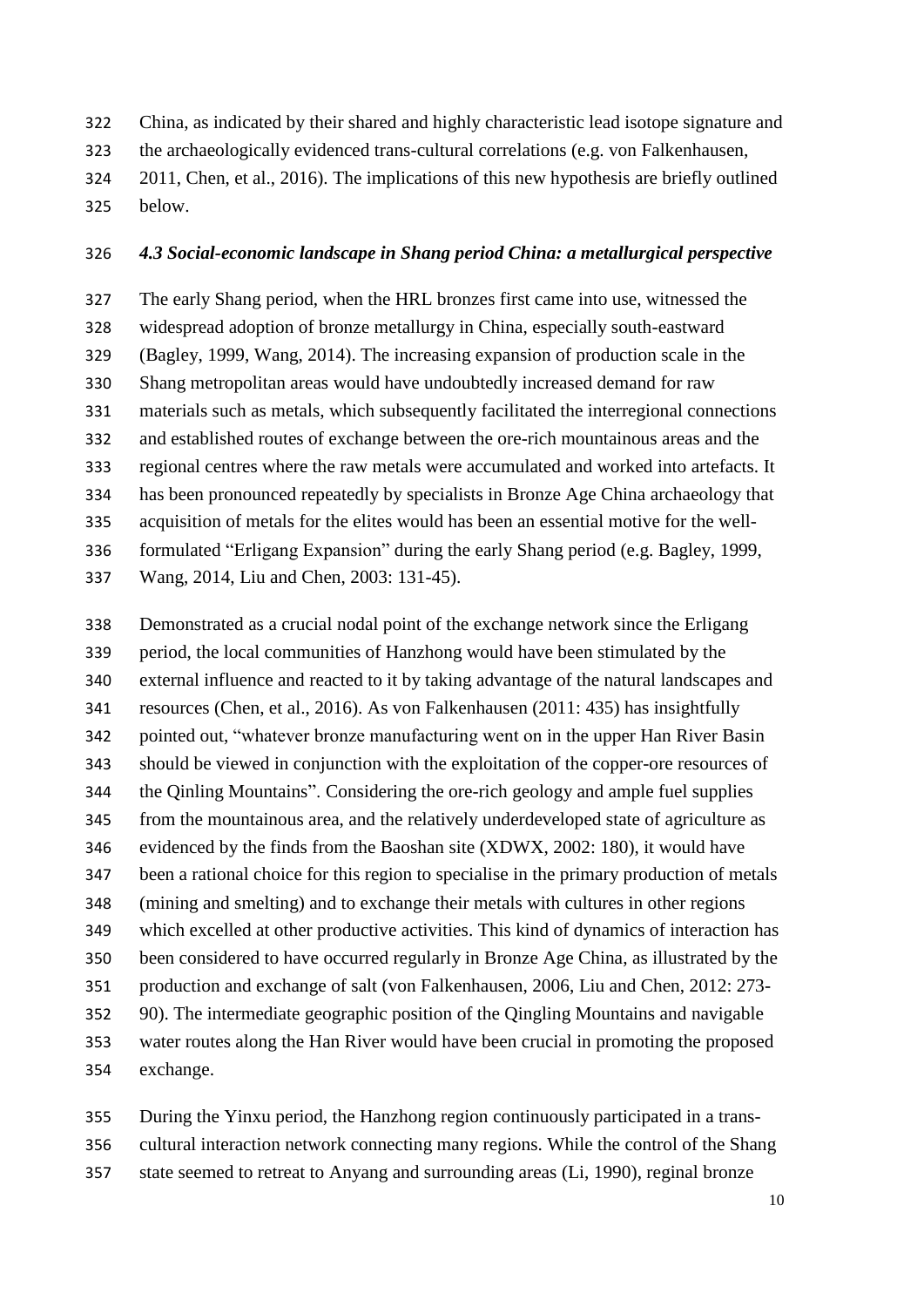industries across the vast territory in south China prospered, as exemplified by the spectacular and distinctive artefacts from Jiangxi, Sichuan and Hunan (Kane, 1974, Bagley, 1999, Xu, 2008, Steinke, 2014). With the engagement of these newly established regional centres, the simplified "core-periphery" tributary model (Liu and Chen, 2003: 133-40), even if it was the case during the early Shang period, must have given way to a more complex multiple-direction exchange network. Importing copper and lead from specialised mining/smelting communities in Hanzhong through the existing connection routes would have been more cost-effective than producing them locally, even for some regions where ores were available. The increasing interactions with other regional bronze cultures in turn explain why bronzes of various styles and manufacture origins (secondary production) were gathered in Hanzhong ( Li, 2007, Chen, 2010a, von Falkenhausen, 2011, Chen, et al., 2016). This pattern of economic specialisation (i.e. production for exchange and import across cultural and geographic boundaries) is predicted by Ricardo's Law of Comparative Advantage, and has been demonstrated previously for copper production and exchange in Bronze Age Alps (Shennan, 1999).

 It is also worth noting that the decrease of HRL bronzes in the Central Plain coincided with the rise of the Zhou in the Wei River valley towards the late Yinxu period. The dramatic change of the political landscape would have undoubtedly affected and potentially limited the multiple-direction exchange network engaged with many regional powers of various political standings. Several scholars have already correlated the sudden disappearance of bronzes in Hanzhong with the conquest of Shang, although whether the local communities were allies of the Zhou is still controversial (e.g. Li, 1997, von Falkenhausen, 2011, Sun, 2011).

#### **5. Concluding remarks**

 Until direct evidence of metallurgical production, such as mining pits, furnaces, slag and other technological remains dated to the Shang period has been identified in the region, the proposed Qinling area as an origin of the Shang period HRL bronzes should remain as a working hypothesis. However, the significance of this paper is not only merely in demarcating the potential geological ore source but, more importantly, in aligning the archaeological and scientific data into a coherent historical narrative. Even though we are unable to confirm the exact geographical/geological origin of the metal with the evidence available, the proposed model of a single specialised source supplying a number of culturally distinctive regional bronze industries itself is sufficiently intriguing and meaningful for furthering our understanding of Shang period China. Instead of being just an unsolved mystery pertaining to the exact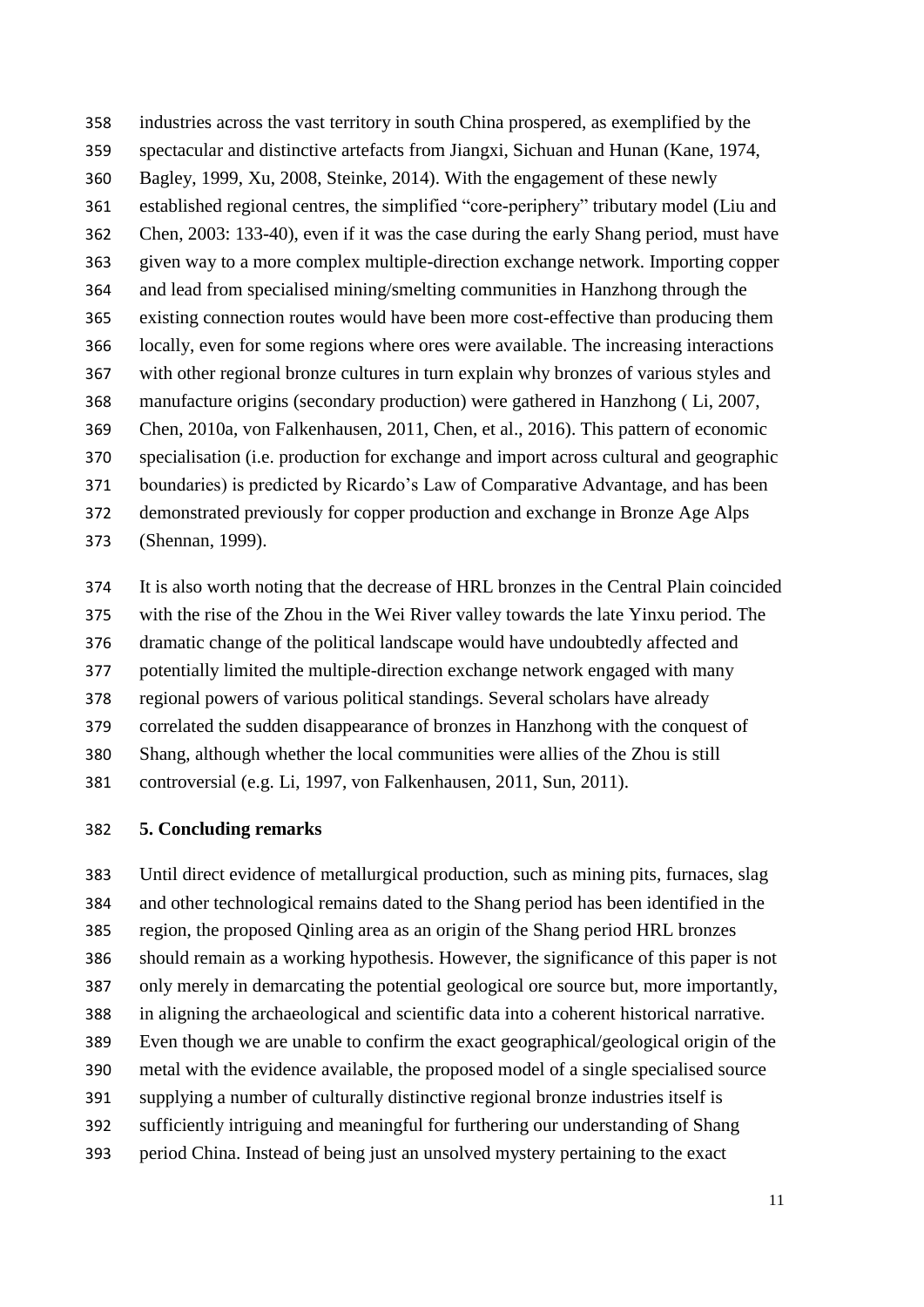geographical/geological origin of HRL, the subject is shown here to be an excellent case in point for the discussion of regional relationships and the wider social-economic landscape in Shang period China.

 While the provenance of ancient artefacts and the location of primary production remains will undoubtedly continue to be one of the primary goals of our research, cautious research has to continue to explore the archaeological/historical dynamics outlined by the existing evidence. Solid cooperative relationships among researchers from diverse backgrounds are undoubtedly crucial for further work on bronze metallurgy in Shang China, given the interdisciplinary nature of archaeological research.

#### **Acknowledgements**

- The authors are grateful to Fulin Chai, Quntao Zhai, Kyouhei Nishida, Shoji
- Yamaguchi and Takuma Ishida for their support in the sampling and lead isotope
- analyses. We also thank Professors Zhengyao Jin, Jessica Rawson, Mark Pollard,
- Ernst Pernicka, David Killick and other colleagues for sharing their knowledge. This
- research received support from the National Natural Science Foundation of China
- (51304020), Administration of Cultural Heritage of China (2014220, 20080210) and
- the Newton International Fellowship awarded by the British Academy (NIF160456).
- Comments from two anonymous reviewers and the associated editor have helped
- strengthen our arguments and are gratefully acknowledged.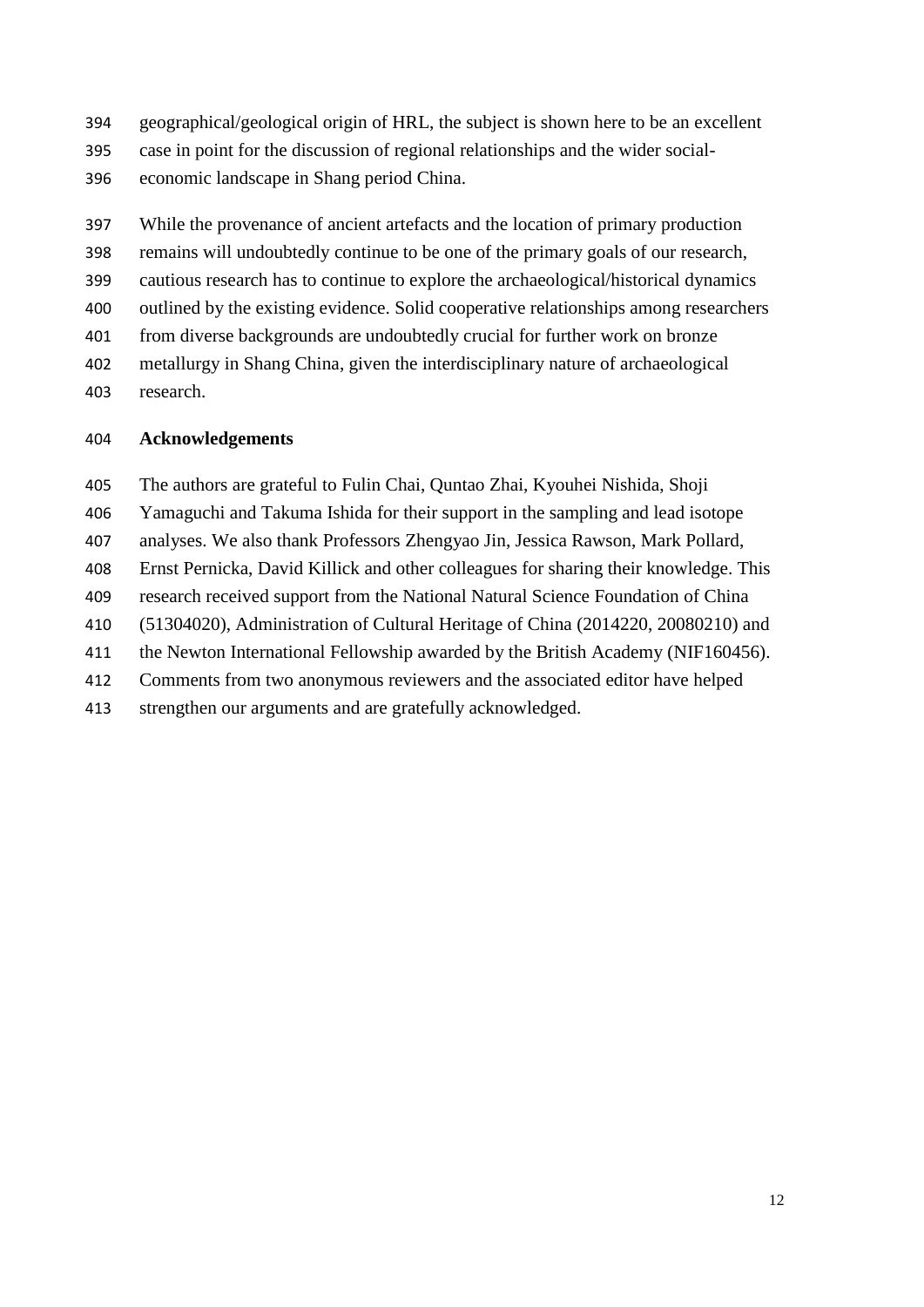#### 414 **References**

- 415 Bagley, R., 1999. Shang archaeology, in: Loewe, M., Shaughnessy, E.L. (Eds.), The Cambridge History 416 of ancient China: From the origins of civilization to 221 BC, Cambridge University Press, Cambridge pp. 124-231.
- 418 Barnes, I.L., Chase, W., Deal, E., 1987. Appendix 2. Lead Isotope Ratios, Ancient Chinese Bronzes in 419 the Arthur M. Sackler Collections. Volume 1. Robert W. Bagley, Shang Ritual Bronzes in the Arthur M.<br>420 Sackler Collections. Harvard University Press. pp. 558-560. Sackler Collections, Harvard University Press, pp. 558-560.
- 421 Cao, D., 2014. The Loess Highland in a Trading Network (1300-1050 BC), Princeton University.
- 422 Cao, W., 2006. Hanzhong chutu Shangdai qingtongqi (Shang Dynasty bronzes unearthed from Hanzhong), Bashu Press, Chendu. (in Chinese)
- 424 Chai, F., He, T., Gong, C., 2005. Shanxisheng Chengguxian xinchu shangdai tongqi (New discovery of 425 Shang Dynasty bronzes from Chenggu County, Shaanxi Province). Kaogu yu Wenwu (Archaeology and Cultural Relics), no.6, 3-4. (in Chinese)
- 427 Chang, K.-c., 1986. The archaeology of ancient China, Yale University Press, New Haven, Conn.
- 428 Chen, K., 2010a. Shaanxi Hanzhong chutu Shangdai tongqi de kexue fenxi yu zhizuo jishu yanjiu 429 (Scientific Study on the Shang Dynasty Bronzes Unearthed from Hanzhong, Shaanxi Province: Materials<br>430 and Manufacturing Techniques). University of Science and Technology Beijing. Beijing. (in Chinese) and Manufacturing Techniques), University of Science and Technology Beijing, Beijing. (in Chinese)
- 431 Chen, K., Mei, J., Rehren, Th., Zhao, C., 2016. Indigenous production and interregional exchange: late<br>432 second-millennium BC bronzes from the Hanzhong basin, China, Antiquity 90, 665-678. second-millennium BC bronzes from the Hanzhong basin, China, Antiquity 90, 665-678.
- 433 Chen, K.L., Rehren, Th., Mei, J.J., Zhao, C.C., 2009. Special alloys from remote frontiers of the Shang<br>434 Kingdom: scientific study of the Hanzhong bronzes from southwest Shaanxi, China, J Archaeol Sci 36, 434 Kingdom: scientific study of the Hanzhong bronzes from southwest Shaanxi, China, J Archaeol Sci 36, 2108-2118.
- 436 Chen, K.-t., 2010b. Qian tongweisu laiyuandi fenxi: Shangdai tongqi zhuzao yuanliao laiyuan yanjiu 437 pingyi (Comments on provenance studies of Shang bronze casting raw materials with lead isotope 438 analysis) in: Li, Y.-t. (Ed.), Jinian Yinxu fajue bashi zhounian xueshu taolunhui (Conference 439 commemorating the 80th anniversary of archaeological excavation in Yinxu), Institute of history and philology, Academia Sinica, Taipei, pp. 113-139. (in Chinese) philology, Academia Sinica, Taipei, pp. 113-139. (in Chinese)
- 441 Cui, J., Tong, W., Wu, X., 2012. Yuanqu shangcheng chutu bufen tong lianzha ji tongqi de qian<br>442 tongweisu bizhi fenxi yanjiu (Study on the lead isotope analysis of bronze, slags and wares unearthed 442 tongweisu bizhi fenxi yanjiu (Study on the lead isotope analysis of bronze, slags and wares unearthed from the Yuangu Shang City), Wenwu (Cultural Relics), no.7, 80-84. (in Chinese) from the Yuanqu Shang City), Wenwu (Cultural Relics), no.7, 80-84. (in Chinese)
- 444 Duan, S., 1963. Jieshao Shanxisheng bowuguan de jijian qingtongqi (Introduction of several 445 bronzeobiects of Shaanxi Provincial Museum). Wenwu (Cultural Relics). no.3. 43–44. (in Chinese) 445 bronzeobjects of Shaanxi Provincial Museum). Wenwu (Cultural Relics), no.3, 43–44. (in Chinese)
- 446 Gale, N.H., Stos-Gale, Z., 2000. Lead isotope analyses applied to provenance studies, in: Ciliberto, E., 447 Spoto, G. (Eds.), Modern analytical Methods in Art and Archaeology, Wiley, New York, Chichester, pp. 448 503-584.
- 449 Gale, N.H., Stos-Gale, Z.A., 1982. Bronze Age copper sources in the Mediterranean: a new approach, 450 Science 216, 11-19.
- 451 Hirao, Y., Suzuki, H., Hayakawa, Y., 1998. Lead isotopic ratios of ancient Chinese bronze in the collection of the Sen-oku Hakuko Kan, Journal of Sen-oku Hakuko Kan, 25-46. 452 collection of the Sen-oku Hakuko Kan, Journal of Sen-oku Hakuko Kan, 25-46.
- 453 Jin, Z., 2004. Zhongguo xuezhe de shoupian qian tongweisu kaogu yanjiu lunwen (On the first lead 454 isotopic paper in archaeology by Chinese scholar), Wenwu Baohu yu Kaogu Kexue (Sciences of Conservation and Archaeology) 16, 64-66. (in Chinese)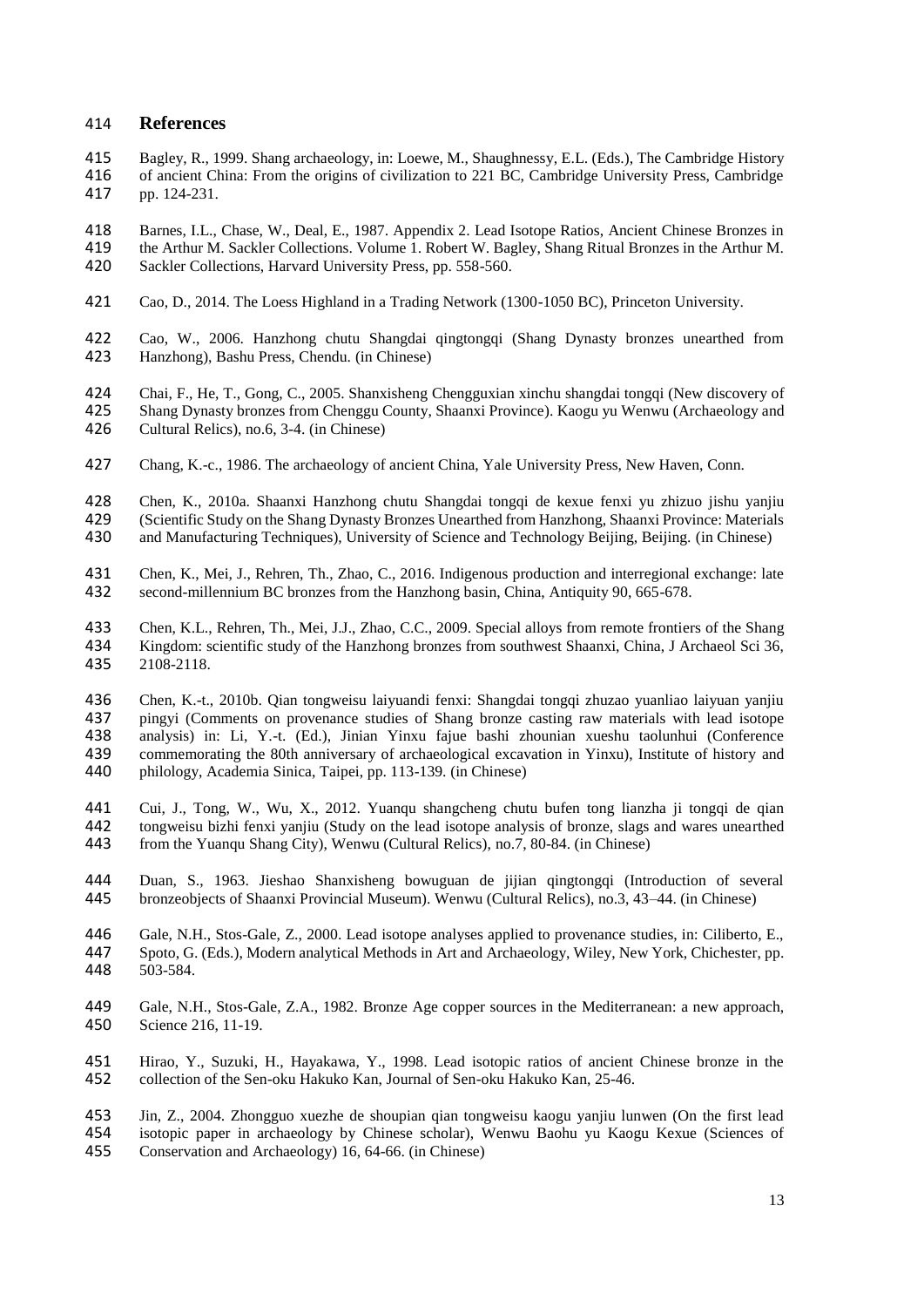- Jin, Z., 2008. Zhongguo qian tongweisu kaogu (Lead Isotope Archaeology in China), University of Science and Technology China Press Hefei. (in Chinese)
- Jin, Z., Chase, T., Hirao, Y., Peng, S., Mabuchi, H., Miwa, K., Zhan, K., 1994. Jianxi Xin'gan Dayangzhou Shangmu qingtongqi de qian tongweisu bizhi yanjiu (The study of lead isotope ratios of bronze artefacts from Dayangzhou cemetry at Xin'gan in Jiangxi province), Kaogu (Archaeology), no.8, 744-747. (in Chinese)
- Jin, Z., Liu, R., Rawson, J., Pollard, A.M., 2017. Revisiting lead isotope data in Shang and Western Zhou bronzes, Antiquity 91, 1574-1587.
- Jin, Z., Mabuchi, H., Chase, T., Chen, D., Miwa, K., Hirao, Y., 1995. Guanhan Sanxingdui yiwukeng qingtongqi de qian tongweisu bizhi yanjiu (The study of lead isotope ratios of bronze artefacts from the hoard at the site of Sanxingdui in Guanghan ), Wenwu (Cultural Relics), no.2, 80-85. (in Chinese)
- Jin, Z., Zhao, C., Chen, F., Zhu, B., Chang, X., Wang, X., 2006. Baoshan yizhi he Chengyang bufen 468 tongqi de qian tongweisu zucheng yu xiangguan wenti (Lead isotopes of the bronzes from Baoshan site<br>469 and Chengyang bronzes and its related issues), in: Zhao, C. (Ed.), Chengyang Qingtongqi, Cultural Relics and Chengyang bronzes and its related issues), in: Zhao, C. (Ed.), Chengyang Qingtongqi, Cultural Relics Press, Beijing, pp. 250-259. (in Chinese)
- Jin, Z., Zhu, B., Chang, X., Xu, Z., Zhang, Q., Tang, F., 2004. Chengdu Jinsha yizhi tongqi yanjiu (Research on the bronzes from the Jinshan site in Chengdu), Wenwu (Cultural Relics), no.7, 76-88. (in Chinese)
- 474 Kane, V.C., 1974. The independent bronze industries in the South of China contemporary with the Shang<br>475 and Western Chou Dynasties, Archives of Asian Art 28, 77-107. and Western Chou Dynasties, Archives of Asian Art 28, 77-107.
- 476 Li, B., 1990. Zhongguo qingtong wenhua de fazhan jieduan yu fenqu xitong (On the development phases and regional division of bronze cultures of China), Huaxia Kaogu (Huaxia Archaeology), no.2, 82-91. and regional division of bronze cultures of China), Huaxia Kaogu (Huaxia Archaeology), no.2, 82-91. (in Chinese)
- Li, C., 2007. Qintongqi xuebu ji (Collections of research papers on ancient bronzes), Cultural Relics Press, Beijing. (in Chinese)
- Li, X., 1997. Lun Yangxian Fanba tong yazhang deng wenti (On the bronze sceptres unearthed from Fanba, Yanxian County and related issues), Wenbo (Cultural Relics and Museology), no.2, 13-14, 18. (in Chinese)
- 484 Li, Y., Xian, Y., Chen, K., Yang, Q., Shao, A., Zhang, D., 2016. Shaanxi Luonan Hekou lvsongshi kuang<br>485 vizhi diaocha baogao (Investigation report on the ancient turquoise mining site of Hekou in the Luonan yizhi diaocha baogao (Investigation report on the ancient turquoise mining site of Hekou in the Luonan county, Shaanxi province), Kaogu yu Wenwu (Archaeology and Cultural Relics), no.3, 11-17. (in Chinese)
- Liu, J., 2015. Scientific Study on the Shang and Zhou Periods Bronzes unearthed from Northern Shaanxi: Cultural connections between loess highland and Anyang in the Late Shang dynasty (Shanbei diqu chutu shangzhou shiqi qingtongqi de kexue fenxi yanjiu: jianlun shangdai wanqi jinshan gaoyuan yu anyang yinxu de wenhua lianxi), University of Science and Technology Beijing. (in Chinese)
- Liu, L., Chen, X., 2003. State Formation in early China, Duckworth, London.
- Liu, L., Chen, X., 2012. The Archaeology of China: from the late Paleolithic to the Early Bronze Age, Cambridge University Press, New York.
- 495 Liu, R., Rawson, J., Pollard, A.M., 2018a. Beyond ritual bronzes: identifying multiple sources of highly radiogenic lead across Chinese history, Sci Rep 8, 11770. radiogenic lead across Chinese history, Sci Rep 8, 11770.
- Liu, S., Chen, K., Rehren, Th., Mei, J., Chen, J., Liu, Y., Killick, D., 2018b. Did China import metals from Africa in the Bronze Age?, Archaeometry 60, 105-117.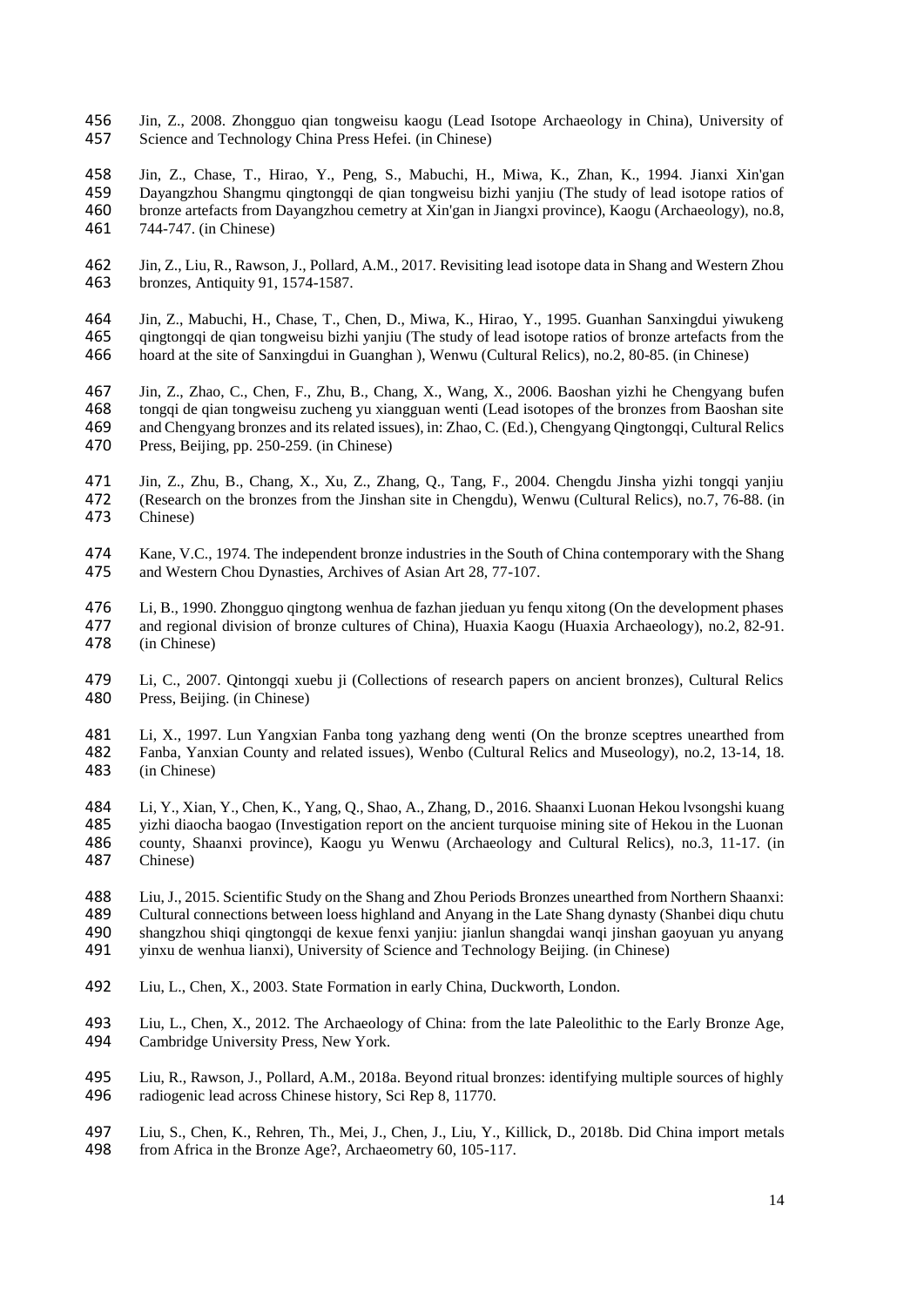- 499 Liu, S., Li, R., Chi, G., Zeng, R., Liu, L., Shi, S., 2015. Geochemical Characteristics and Sources of Ore‐ 500 forming Fluids of the Mayuan Pb‐Zn Deposit, Nanzheng, Shaanxi, China, Acta Geologica Sinica 501 (English Edition) 89, 783-793.
- 502 Molofsky, L.J., 2009. A novel approach to lead isotope provenance studies of tin and bronze, The 503 Uniersity of Arizona.
- 504 Peng, Z., Liu, Y., Liu, S., Hua, J., 1999. Gan-E-Yu diqu Shangdai qingtongqi he bufen tong qian 505 kuangliao laiyuan de chutan (Preliminary study on Shang dynasty bronzes and their Cu-Pb ore sources 506 in Jiangxi. Hubei and Henan provinces). Ziran kexue shi vaniju (Studies in the History of Natural 506 in Jiangxi, Hubei and Henan provinces ), Ziran kexue shi yanjiu (Studies in the History of Natural Sciences ) 18, 241-249. (in Chinese)
- 508 Pollard, A.M., Bray, P.J., 2015. A new method for combining lead isotope and lead abundance data to 509 characterize archaeological copper alloys, Archaeometry 57, 996-1008.
- 510 Pollard, A.M., Bray, P.J., Gosden, C., 2015. Is there something missing in scientific provenance studies 511 of prehistoric artefacts?, Antiquity 88, 625-631.
- 512 Qi, W., Hou, M., 2005. Shaanxi tongkuangchuang leixing ji zhaokuang fangxiang (Copper ore deposit types and prospecting direction in Shaanxi Province), Northwest Erngeology 38, 29-40. (in Chinese) types and prospecting direction in Shaanxi Province), Northwest Erngeology 38, 29-40. (in Chinese)
- 514 Radivojević, M., Roberts, B.W., Pernicka, E., Stos-Gale, Z., Martinón-Torres, M., Rehren, Th., Bray, P., 515 Brandherm, D., Ling, J., Mei, J., Vandkilde, H., Kristiansen, K., Shennan, S.J., Broodbank, C., 2018. 515 Brandherm, D., Ling, J., Mei, J., Vandkilde, H., Kristiansen, K., Shennan, S.J., Broodbank, C., 2018.<br>516 The provenance, use, and circulation of metals in the European Bronze Age: The state of debate, Journal
- 516 The provenance, use, and circulation of metals in the European Bronze Age: The state of debate, Journal<br>517 of Archaeological Research. https://doi.org/10.1007/s10814-018-9123-9 517 of Archaeological Research. https://doi.org/10.1007/s10814-018-9123-9
- 
- 518 Ren, X., Wang, R., Mao, J., Li, C., Xiang, T., Wang, J., 2007. Mian Lue Ning duo jinshu kuangjiqu quyu diqiu huaxue tezheng yu zhaokuang fangxiang (Regional geochemistry characters and exploration 519 diqiu huaxue tezheng yu zhaokuang fangxiang (Regional geochemistry characters and exploration<br>520 direction for Mianxian-Lueyang-Ningqiang multimetal deposit cluster Area, Shaanxi Province, China), 520 direction for Mianxian-Lueyang-Ningqiang multimetal deposit cluster Area, Shaanxi Province, China), 521 Journal of Earth Sciences and Environment 29, 221-226. (in Chinese) 521 Journal of Earth Sciences and Environment 29, 221-226. (in Chinese)
- 522 Saito, T., Han, R., Sun, S., Liu, C., 2002. Preliminary consideration of the source of lead used for bronze<br>523 objects in Chinese Shang dynasty: was it really from the area where Sichuan, Yunan and Guizhou 523 objects in Chinese Shang dynasty: was it really from the area where Sichuan, Yunan and Guizhou 524 provinces meet? BUMA-V (The Fifth International Conference on the Beginning of the Use of Metal 525 and Alloys), Korea, pp. 21-24.
- 526 Shennan, S., 1999. Cost, benefit and value in the organization of early European copper production, 527 Antiquity 73, 352-363. Antiquity 73, 352-363.
- 528 Snoek, W., Plimer, I.R., Reeves, S., 1999. Application of Pb isotope geochemistry to the study of the 529 corrosion products of archaeological artefacts to constrain provenance, Journal of Geochemical 530 Exploration 66, 421-425. Exploration 66, 421-425.
- 531 Steinke, K., 2014. Erligang and the Southern Bronze Industries, in: Steinke, K., D., C. (Eds.), Art and 532 Archaeology of the Erligang Civilization. Princeton University Press. Princeton. pp. 151-172. 532 Archaeology of the Erligang Civilization, Princeton University Press, Princeton, pp. 151-172.
- 533 Sun, H., 2011. Shilun Chengyang tongqi cunzai de lishi beijing (On the historical contexts of the occurrence of Chengyang bronzes). Sichuan Wenwu (Cultural Relics of Sichuan), no.3, 33-45. (in 534 occurrence of Chengyang bronzes), Sichuan Wenwu (Cultural Relics of Sichuan), no.3, 33-45. (in 535 Chinese)
- 536 Sun, W.D., Zhang, L.P., Guo, J., Li, C.Y., Jiang, Y.H., Zartman, R.E., Zhang, Z.F., 2016. Origin of the 537 mysterious Yin-Shang bronzes in China indicated by lead isotopes, Sci Rep 6, 23304.
- 538 Tang, J., Wang, S., Guo, C., 1980. Shanxisheng Chengguxian chutu yinshang qingtongqi zhengli jianbao 539 (Brief report of the Shang Dynasty bronzes unearthed from the Chenggu County, Shaanxi Province).<br>540 Kaogu (Archaeology), no.3, 211–18, (in Chinese) 540 Kaogu (Archaeology), no.3, 211–18. (in Chinese)
- 541 Tian, J., 2013. Zhengzhou diqu chutu Erligang qi tongqi yaniu (Scientific Study of Erligang Bronze 542 Artefacts unearthed in Zhengzhou area). University of Science and Technology China. (in Chinese) 542 Artefacts unearthed in Zhengzhou area ), University of Science and Technology China. (in Chinese)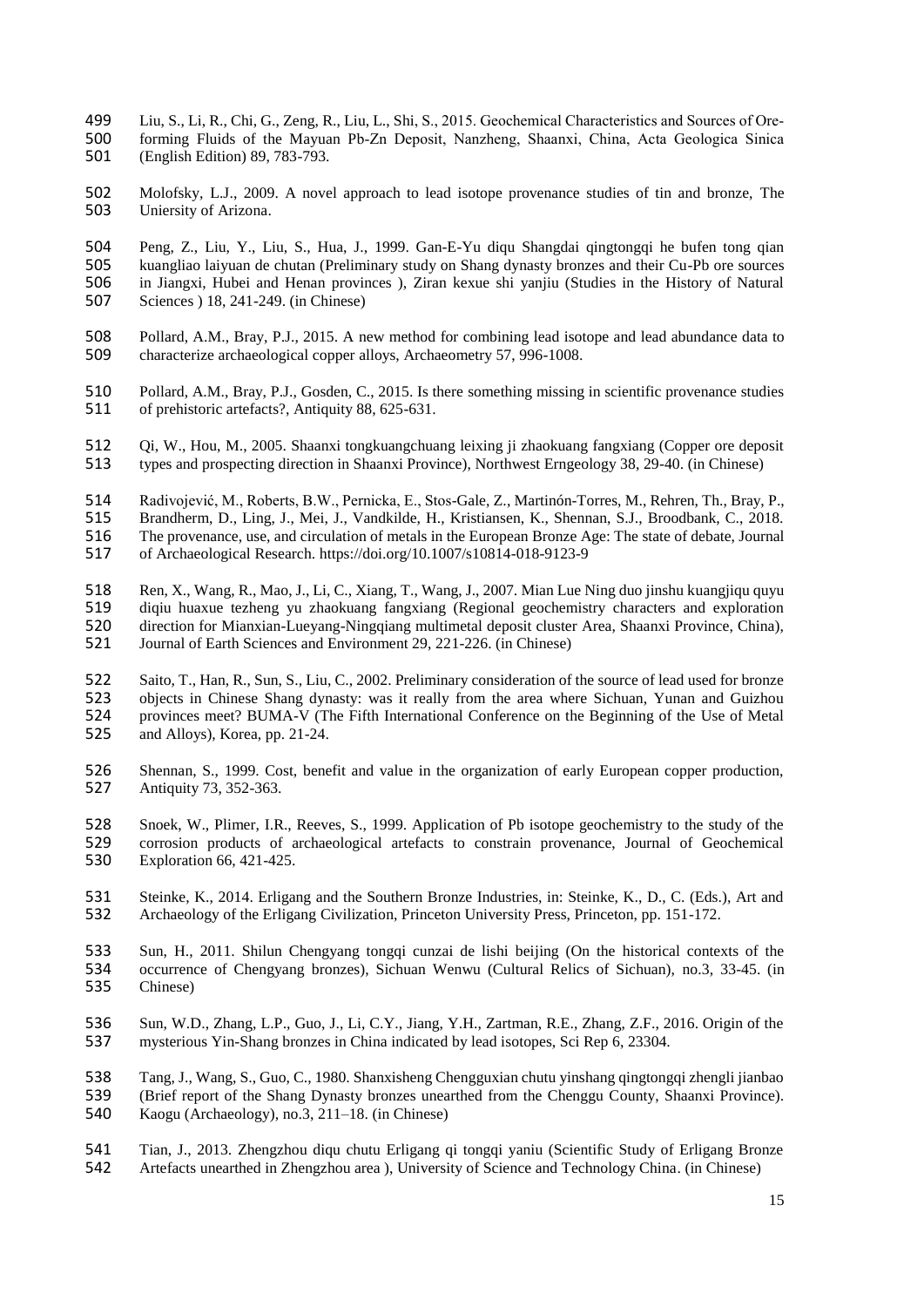- von Falkenhausen, L., 2006. The Salt of Ba: Reflections on the role of the "peripheries" in the production systems of Bronze Age China, Arts Asiatiques 61, 12.
- von Falkenhausen, L., 2011. The Bronze Age in the upper Han River basin: some observations, in: Cao, W. (Ed.), Hanzhong chutu Shangdai qingtongqi (Shang Dynasty bronzes unearthed from Hanzhong), Bashu Press, Chengdu, pp. 378-516.
- Wang, H., 2014. China's First Empire? Interpreting the material record of the Erligang expansion, in: 549 Steinke, K. (Ed.), Art and Archaeology of the Erligang Civilization, Princeton University Press, 550 Princeton pp. 67-98. Princeton, pp. 67-98.
- 551 XDWX (Xibei Daue Wenbo Xueyuan), 2002. Chenggu Baoshan: 1998 niandu fajue baogao (Excavation 552 report of the Baoshan site in the Chenggu County in 1998), Cultural Relics Press, Beijing. (in Chinese) report of the Baoshan site in the Chenggu County in 1998), Cultural Relics Press, Beijing. (in Chinese)
- Xian, Y., 2016. Shaanxi Luonan Laziya caikuang yizhi ji zhoubian lvsongshi chanyuan tezheng yanjiu (The Studies on the geographical origin characteristics of turquoise from the laziya mine sites in luonan ,shannxi province and the surrounding mine areas), University of Science and Technology Beijing, Beijing. (in Chinese)
- Xian, Y., Fan, J., Li, X., Li, Y., Zhou, X., Gao, Z., Wu, M., 2018. Shaanxi Luonan lvsongshi de si 558 tongweisu tezheng jiqi chandi yiyi (Research on the source characteristics of Luonan turquoise by using<br>559 strontium isotopic method), Xibei Dizhi (Northwestern Geology) 51, 108-115. (in Chinese) strontium isotopic method), Xibei Dizhi (Northwestern Geology) 51, 108-115. (in Chinese)
- Xu, J.J., 2008. The Sanxingdui site: Art and Archaeology, ProQuest, UMI Dissertations Publishing.
- 561 Yue, Z., Liu, Y., 2006. Yinxu Zhutong Yizhi Zongshu (Review of the foundry remains in the Yinxu Site),<br>562 Sandai Kaogu (Archaeology of the Three Dynasties) 2, 358-374. Sandai Kaogu (Archaeology of the Three Dynasties) 2, 358-374.
- Zhao, C., 1996. 1996. Chenggu Yangxian tongqiqun zonghe yanjiu (A comprehensive study on the bronzes unearthed from the Chenggu and Yangxian counties). Wenbo, no.4, 3–26. (in Chinese)
- Zhao, C., 2006. Chengyang qingtongqi (Bronzes unearthed from Chenggu and Yangxian), Cultural Relics Press, Beijing. (in Chinese)
- 567 Zhu, B., Chang, X., 2002. Ping "Shangdai qingtongqi gao fangshexing chengyin qian" de faxian 568 (Comments on the "finding of Shang bronze artefacts with highly radiogenic lead isotope"), Gudai 568 (Comments on the "finding of Shang bronze artefacts with highly radiogenic lead isotope"), Gudai<br>569 Wenming (Ancient Civilizations) 1, 278-283. (in Chinese) Wenming (Ancient Civilizations) 1, 278-283. (in Chinese)
- 570 Zhu, H., Gao, J., Zhang, D., 2006. Qinling diqu shouci faxian han fangshexing chengyin yichang qian de<br>571 tongkuangchuang (Copper deposit with high radioactive lead anomaly discovered first in Oinling area). 571 tongkuangchuang (Copper deposit with high radioactive lead anomaly discovered first in Qinling area),<br>572 Kuangchan yu dizhi (Mineral resources and geology) 20, 461-464. (in Chinese) Kuangchan yu dizhi (Mineral resources and geology) 20, 461-464. (in Chinese)